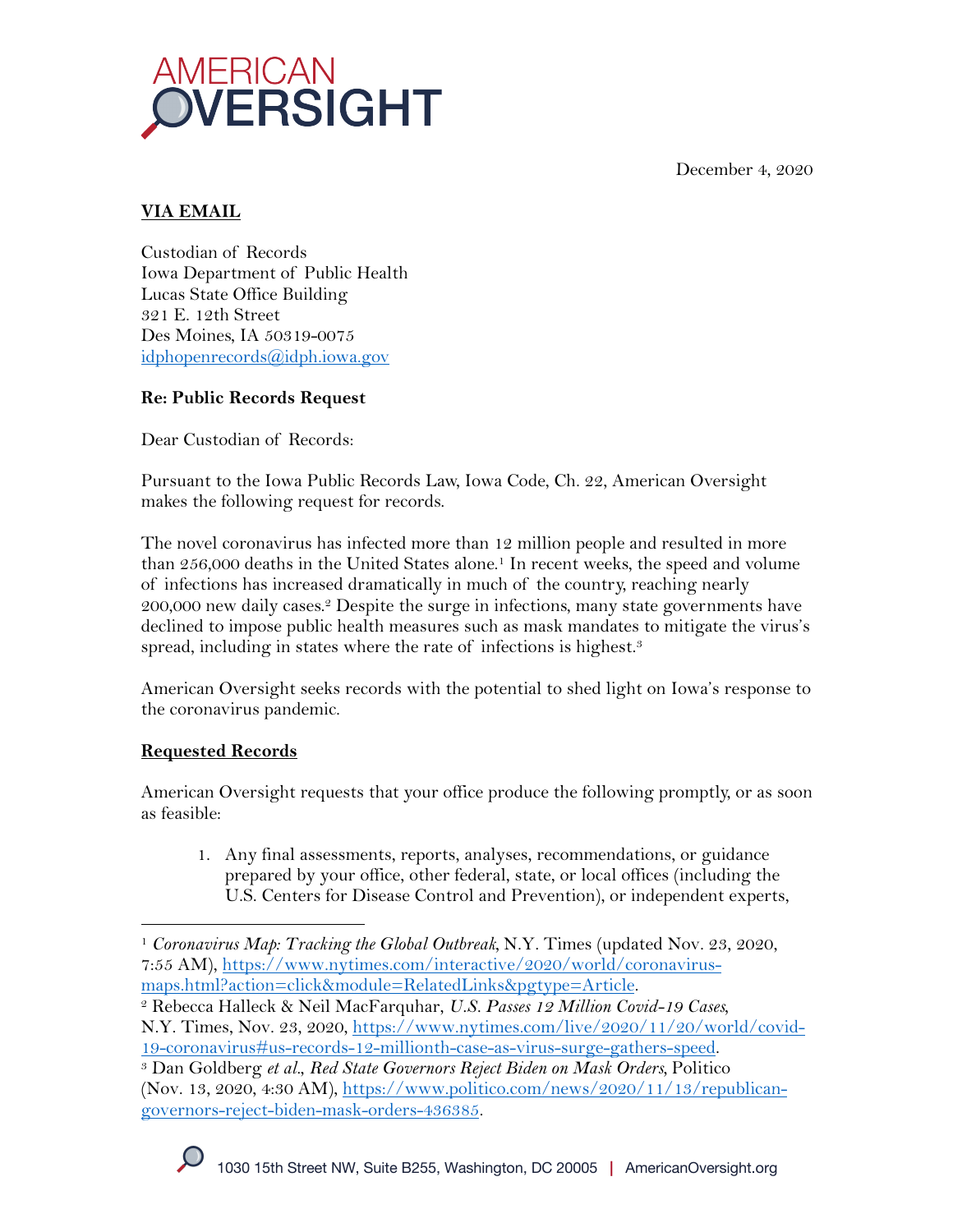regarding any projected or actual effects or impacts of a statewide mask mandate on the spread of COVID-19.

2. Any final assessments, reports, analyses, recommendations, or guidance prepared by your office, other federal, state, or local offices (including the U.S. Centers for Disease Control and Prevention), or independent experts, regarding any projected or actual effects of Iowa's current public health measures on the spread of COVID-19.

Please provide all responsive records from July 1, 2020, to the date the search is conducted.

Please notify American Oversight of any anticipated fees or costs in excess of \$100 prior to incurring such costs or fee.

### **Guidance Regarding the Search & Processing of Requested Records**

In connection with its request for records, American Oversight provides the following guidance regarding the scope of the records sought and the search and processing of records:

- § In conducting your search, please understand the terms "record," in its broadest sense, to include any written, typed, recorded, graphic, printed, or audio material of any kind, and search all locations and systems likely to have responsive records, regardless of format, medium, or physical characteristics.
- Our request for records includes any attachments to those records or other materials enclosed with those records when they were previously transmitted. To the extent that an email is responsive to our request, our request includes all prior messages sent or received in that email chain, as well as any attachments to the email.
- Please search all relevant records or systems containing records regarding agency business. Do not exclude records regarding agency business contained in files, email accounts, or devices in the personal custody of your officials, such as personal email accounts or text messages. Records of official business conducted using unofficial systems or stored outside of official files are subject to the Public Records Act. 4
- In the event some portions of the requested records are properly exempt from disclosure, please disclose any reasonably segregable non-exempt portions of the requested records. If a request is denied in whole, please state specifically why it is not reasonable to segregate portions of the record for release.

<sup>4</sup> *See Linder v. Eckard*, 152 N.W.2d 833, 835 (Iowa 1967) ("It is the nature and purpose of the document, not the place where it is kept, which determines its status" as a public record).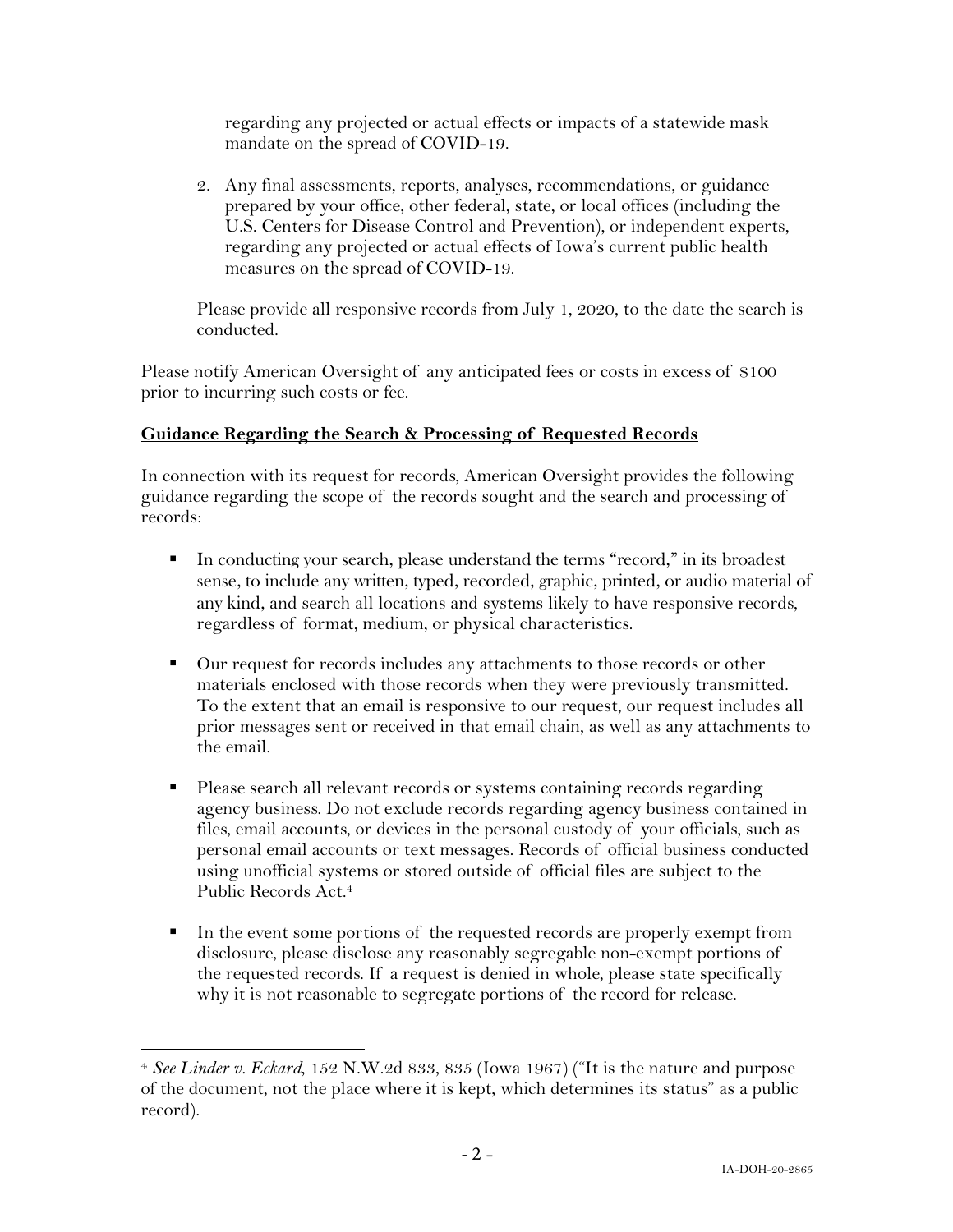■ Please take appropriate steps to ensure that records responsive to this request are not deleted by the agency before the completion of processing for this request. If records potentially responsive to this request are likely to be located on systems where they are subject to potential deletion, including on a scheduled basis, please take steps to prevent that deletion, including, as appropriate, by instituting a litigation hold on those records.

If you have any questions regarding how to construe this request for records or believe that further discussions regarding search and processing would facilitate a more efficient production of records of interest to American Oversight, please do not hesitate to contact American Oversight to discuss this request. American Oversight welcomes an opportunity to discuss its request with you before you undertake your search or incur search or duplication costs. By working together at the outset, American Oversight and your agency can decrease the likelihood of costly and time-consuming litigation in the future.

Where possible, please provide responsive material in an electronic format by email. Alternatively, please provide responsive material in native format or in PDF format on a USB drive. Please send any responsive material being sent by mail to American Oversight, 1030 15th Street NW, Suite B255, Washington, DC 20005. If it will accelerate release of responsive records to American Oversight, please also provide responsive material on a rolling basis.

### **Conclusion**

American Oversight is a  $501(c)(3)$  nonprofit with the mission to promote transparency in government, to educate the public about government activities, and to ensure the accountability of government officials. American Oversight uses the information gathered, and its analysis of it, to educate the public through reports, press releases, or other media. American Oversight also makes materials it gathers available on its public website and promotes their availability on social media platforms, such as Facebook and Twitter.<sup>5</sup>

We share a common mission to promote transparency in government. American Oversight looks forward to working with your agency on this request. If you do not

 $5$  American Oversight currently has approximately 15,600 page likes on Facebook and 106,000 followers on Twitter. American Oversight, Facebook, https://www.facebook.com/weareoversight/ (last visited Nov. 30, 2020); American

Oversight (@weareoversight), Twitter, https://twitter.com/weareoversight (last visited Nov. 30, 2020).